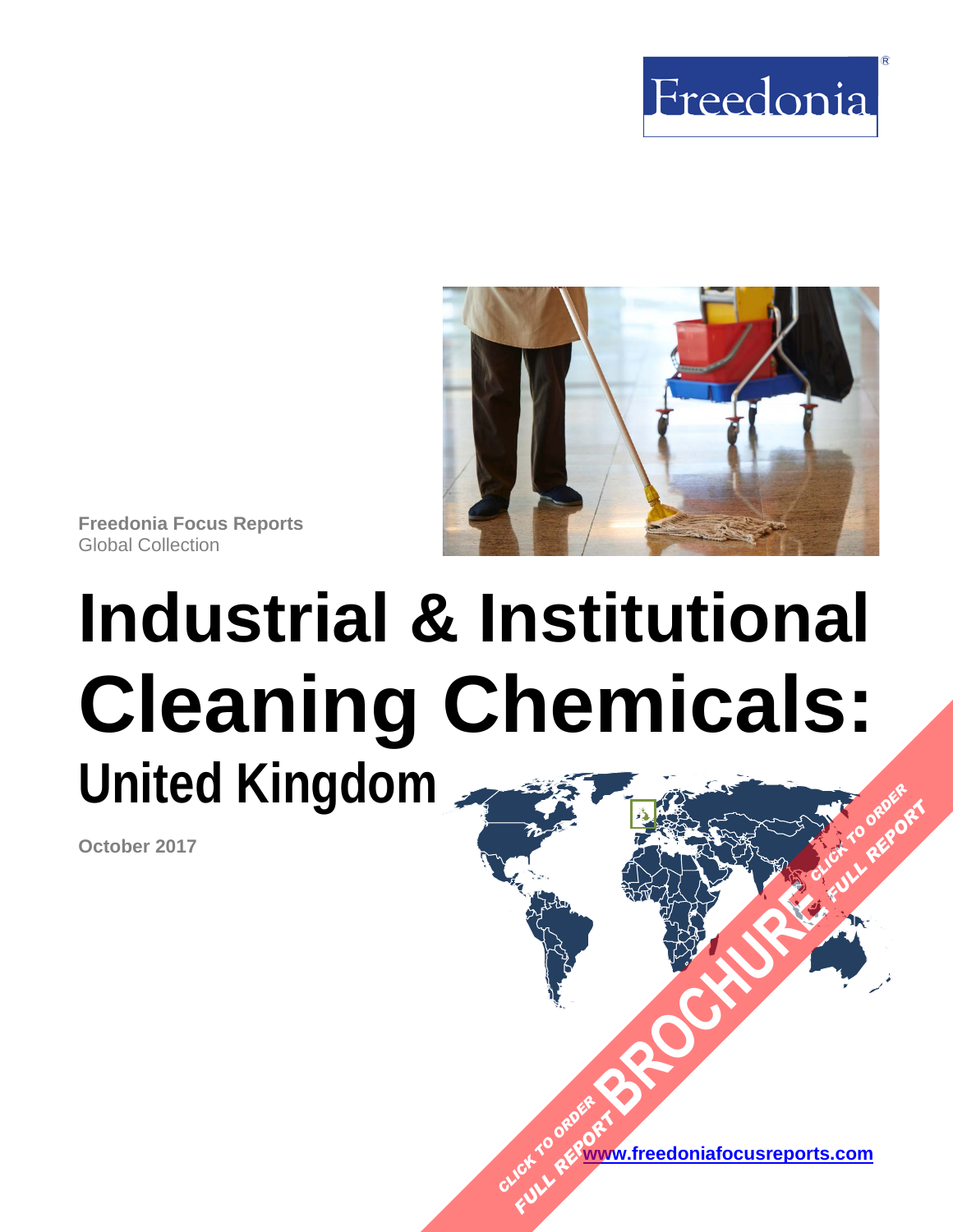## **Table of Contents**

| 1. Highlights                          | 3  |
|----------------------------------------|----|
| 2. Market Environment                  | 4  |
| <b>Historical Trends</b>               | 4  |
| Key Economic Indicators                | 5  |
| <b>Regulatory &amp; Safety Factors</b> | 6  |
| <b>Regional Outlook</b>                | 8  |
| 3. Segmentation & Forecasts            | 10 |
| Products                               | 10 |
| <b>General Purpose</b>                 | 11 |
| Warewashing                            | 12 |
| <b>Floor Care</b>                      | 12 |
| Disinfectants & Sanitizers             | 13 |
| Laundry Care                           | 14 |
| <b>Other Products</b>                  | 14 |
| Markets                                | 16 |
| Commercial                             | 17 |
| Manufacturing                          | 17 |
| <b>Institutional &amp; Government</b>  | 18 |
| 4. Industry Structure                  | 20 |
| <b>Industry Characteristics</b>        | 20 |
| <b>Market Leaders</b>                  | 21 |
| Diversey                               | 21 |
| Ecolab                                 | 22 |
| <b>Reckitt Benckiser</b>               | 22 |
| 5. About This Report                   | 24 |
| Scope & Method                         | 24 |
| Sources                                | 25 |
| <b>Industry Codes</b>                  | 25 |
| Resources                              | 26 |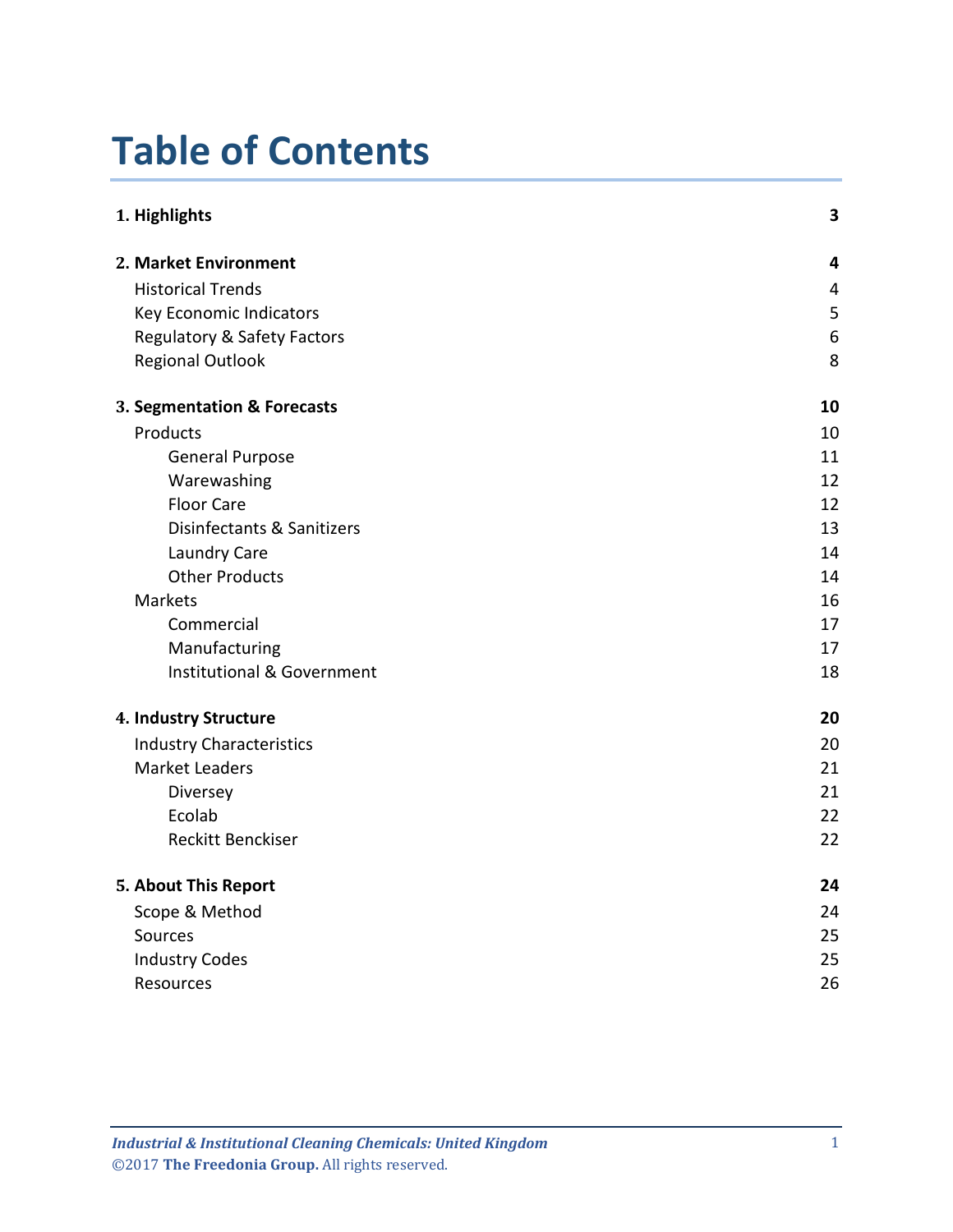## **List of Tables & Figures**

| Figure 1   UK: Key Trends in the Industrial & Institutional Cleaning Chemical Market,                               |    |
|---------------------------------------------------------------------------------------------------------------------|----|
| $2016 - 2021$                                                                                                       | 3  |
| Figure 2   UK: Industrial & Institutional Cleaning Chemical Demand Trends, 2006 -                                   |    |
| 2016                                                                                                                | 4  |
| Table 1   UK: Key Indicators for Industrial & Institutional Cleaning Chemical Demand,<br>2006 - 2021 (2015US\$ bil) | 5  |
| Figure 3   Western Europe: Industrial & Institutional Cleaning Chemical Demand by<br>Country, 2016 (%)              | 8  |
| Figure 4   UK: Industrial & Institutional Cleaning Chemical Demand by Product, 2006<br>$-2021$ (US\$ mil)           | 10 |
| Table 2   UK: Industrial & Institutional Cleaning Chemical Demand by Product, 2006 -<br>2021 (US\$ mil)             | 10 |
| Figure 5   UK: Industrial & Institutional Cleaning Chemical Demand by Product, 2006<br>$-2021(%)$                   | 15 |
| Figure 6   UK: Industrial & Institutional Cleaning Chemical Demand by Market, 2006 -<br>2021 (US\$ mil)             | 16 |
| Table 3   UK: Industrial & Institutional Cleaning Chemical Demand by Market, 2006 -<br>2021 (US\$ mil)              | 16 |
| Figure 7   UK: Industrial & Institutional Cleaning Chemical Demand by Market, 2006 -<br>2021 (%)                    | 19 |
| Table 4   UK: Select Suppliers to the Industrial & Institutional Cleaning Chemical<br>Market                        | 21 |
| Table 5   Industry Codes Related to Industrial & Institutional Cleaning Chemicals                                   | 25 |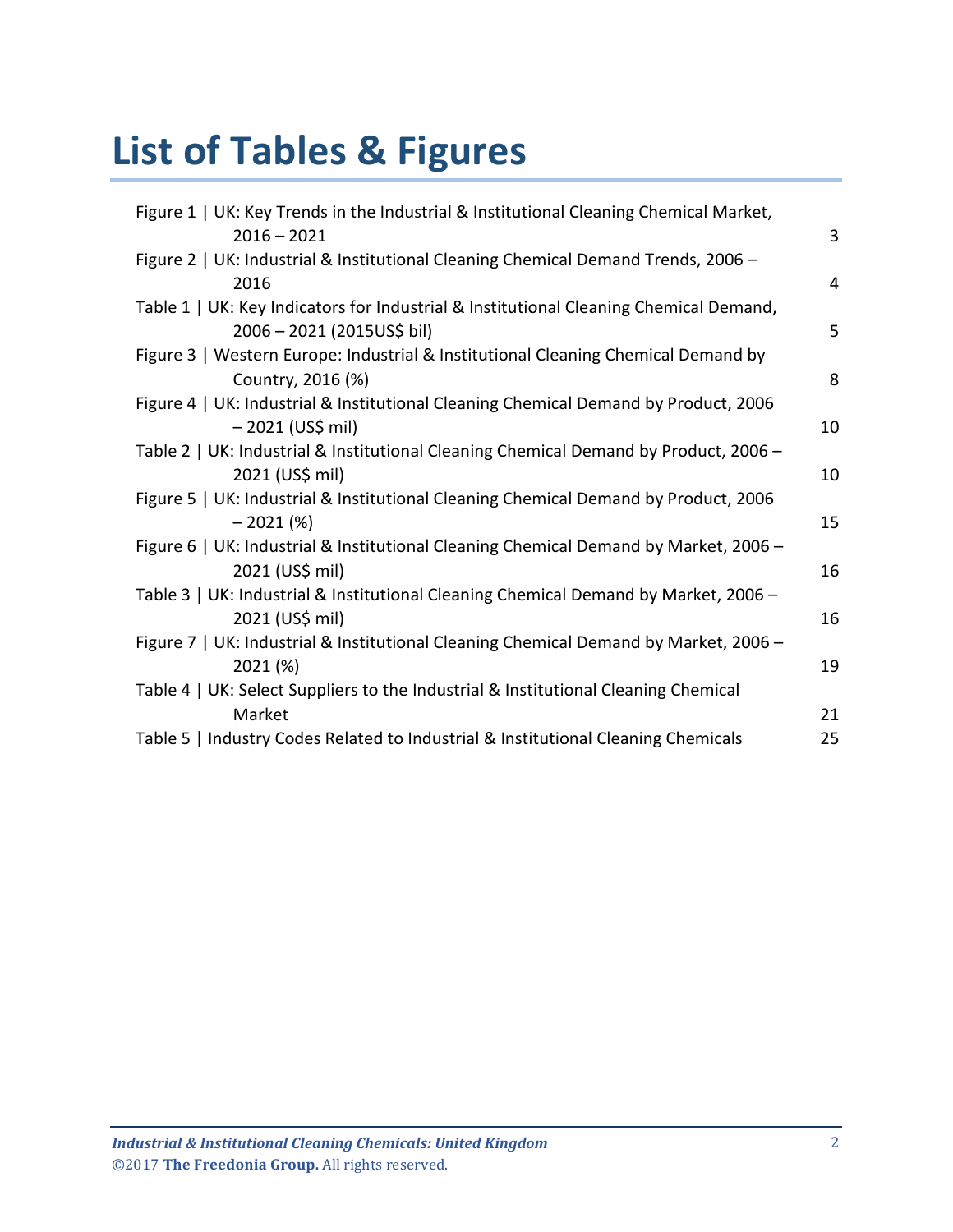## <span id="page-3-0"></span>**About This Report**

### <span id="page-3-1"></span>**Scope & Method**

This report forecasts to 2021 industrial and institutional cleaning chemicals demand in nominal US dollars at the manufacturer level in the UK. Total demand is segmented by product in terms of:

- general purpose cleaners
- warewashing
- floor care
- disinfectants and sanitizers
- laundry care
- other I&I cleaning chemicals such as deodorizers, furniture polish, and vehicle care products

Total demand is also segmented by market as follows:

- commercial
- manufacturing
- institutional and government

To illustrate historical trends, total demand is provided in annual series from 2006 to 2016; the various segments are reported at five-year intervals for 2006, 2011, and 2016.

In the context of this report, hand cleansers do not include toilet (personal) soaps supplied to lodging establishments for guests, or hand sanitizers used in healthcare and food and beverage processing. The latter products are included in the disinfectants and sanitizers product segment.

This report quantifies trends in various measures of growth and volatility. Growth (or decline) expressed as an average annual growth rate (AAGR) is the least squares growth rate, which takes into account all available datapoints over a period. The volatility of datapoints around a least squares growth trend over time is expressed via the coefficient of determination, or  $r^2$ . The most stable data series relative to the trend carries an  $r^2$  value of 1.0; the most volatile – 0.0. Growth calculated as a compound annual growth rate (CAGR) employs, by definition, only the first and last datapoints over a period. The CAGR is used to describe forecast growth, defined as the expected trend beginning in the base year and ending in the forecast year. Readers are encouraged to consider historical volatility when assessing particular annual values along the forecast trend, including in the forecast year.

For any given historical year, US dollar amounts are obtained from values expressed in the applicable local currency. These local currency values are converted to US dollars at the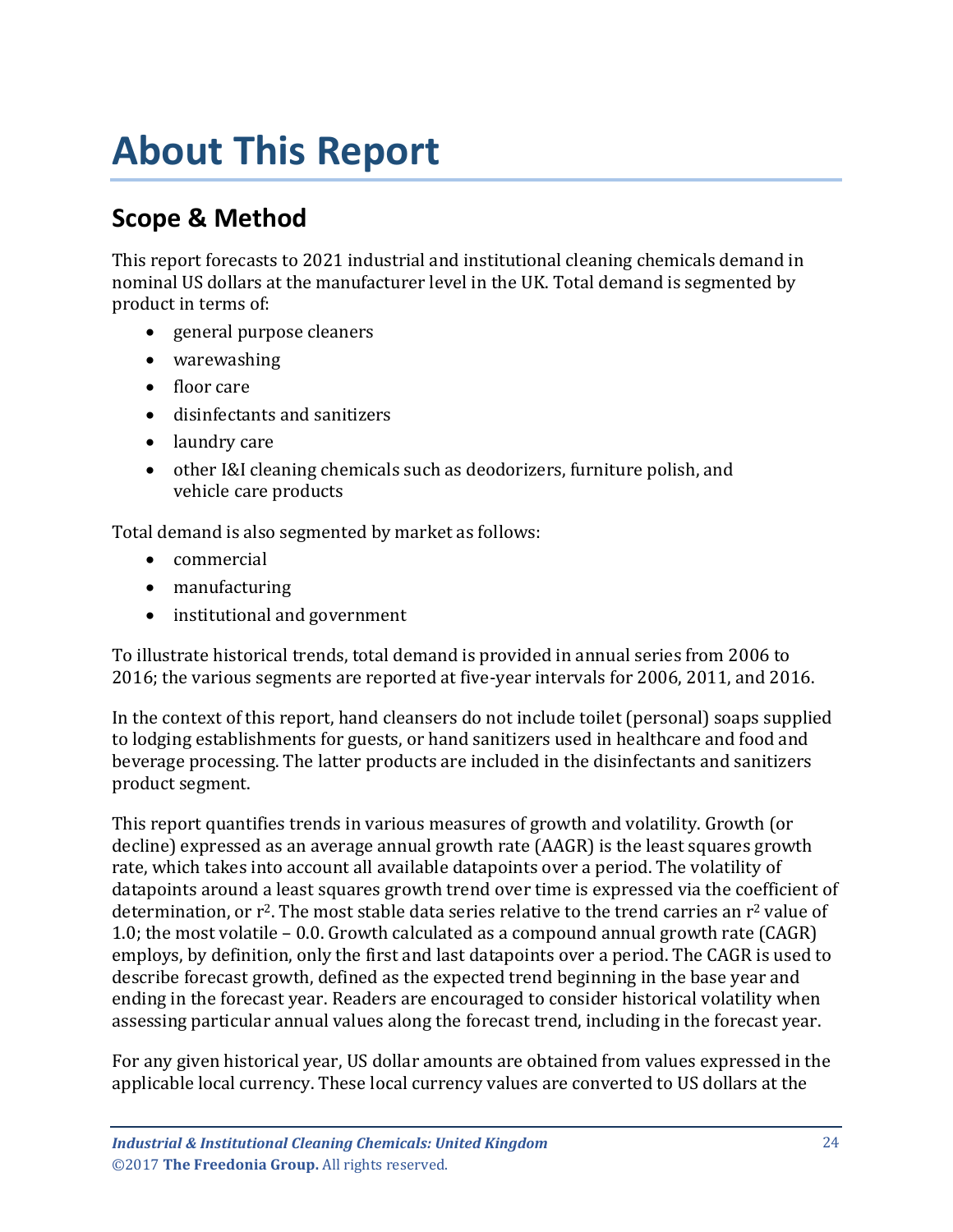#### **About This Report**

average annual exchange rate for that year. For forecast years, the US dollar amounts assume the same annual exchange rate as that prevailing in 2016. All figures cited are in US dollars unless otherwise specified.

Key macroeconomic indicators are also provided with quantified trends. Other various topics, including profiles of pertinent leading suppliers, are covered in this report. A full outline of report items by page is available in the Table of Contents.

#### <span id="page-4-0"></span>**Sources**

*Industrial & Institutional Cleaning Chemicals: United Kingdom* (FB35052) is based on *[Global](http://www.freedoniagroup.com/DocumentDetails.aspx?ReferrerId=FL-FOCUS&studyid=3575)  [Industrial & Institutional Cleaning Chemicals,](http://www.freedoniagroup.com/DocumentDetails.aspx?ReferrerId=FL-FOCUS&studyid=3575)* a comprehensive industry study published by The Freedonia Group. Reported findings represent the synthesis and analysis of data from various primary, secondary, macroeconomic, and demographic sources including:

- firms participating in the industry, and their suppliers and customers
- government/public agencies
- national, regional, and international non-governmental organizations
- trade associations and their publications
- the business and trade press
- indicator forecasts by The Freedonia Group
- the findings of other reports and studies by The Freedonia Group

Specific sources and additional resources are listed in the Resources section of this publication for reference and to facilitate further research.

#### <span id="page-4-1"></span>**Industry Codes**

<span id="page-4-2"></span>

| Table 5   Industry Codes Related to Industrial & Institutional Cleaning Chemicals |                                                                                                                                                                                                   |  |
|-----------------------------------------------------------------------------------|---------------------------------------------------------------------------------------------------------------------------------------------------------------------------------------------------|--|
| <b>HS Code</b>                                                                    | <b>Definition</b>                                                                                                                                                                                 |  |
| 1520                                                                              | Glycerol                                                                                                                                                                                          |  |
| 3401                                                                              | Soap                                                                                                                                                                                              |  |
| 340220                                                                            | Washing and cleaning preparations for retail sale                                                                                                                                                 |  |
| 340290                                                                            | Washing and cleaning preparations not for retail sale                                                                                                                                             |  |
| 3404                                                                              | Waxes; artificial, prepared                                                                                                                                                                       |  |
| 3405                                                                              | Polishes, creams, scouring pastes, powders and similar; in any form, (including articles impregnated, coated or<br>covered with such), for furniture, footwear, floors, coachwork, glass or metal |  |
| 380894                                                                            | Disinfectants; put up in forms or packings for retail sale or as preparations or articles                                                                                                         |  |

Source: World Customs Organization

#### **Copyright & Licensing**

This publication is protected by copyright laws of the United States of America and international treaties. The entire contents of this publication are copyrighted by The Freedonia Group. A full description of copyright and subscription or licensing provisions is available on the final page of this publication.